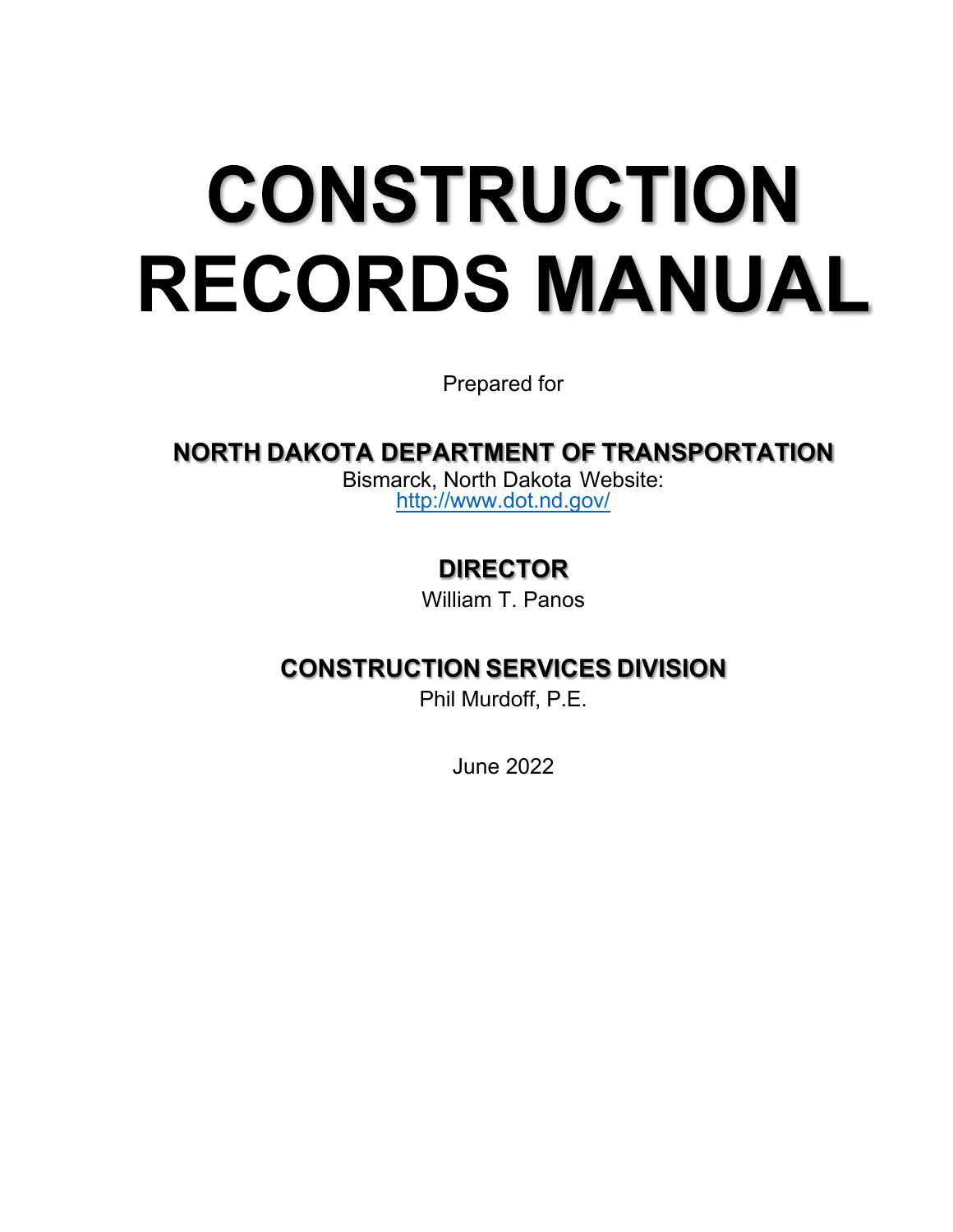#### **FORWARD**

This document is to be used in conjunction with the Standard Specifications for Road and Bridge Construction.

Resident engineers, project engineers, consultants, office personnel and others associated with construction operations must keep accurate and complete records of the work and submit them promptly as required. The goal of this manual is to provide construction personnel with procedures for documentation of construction activities and pay items and to provide instructions for the operation of the Construction Automated Records System (CARS). This manual should not be interpreted to provide a legal standard of care or a strict code of conduct to be followed.

This manual will not be distributed in printed form and is not intended to be printed. Users should refer to the online version of the manual as revisions will be made frequently.

Accurate measurements and calculations of contract quantities are essential to good record keeping. Records must be accurate, complete, understandable and neatly kept.

The instructions and examples in this manual are suggested methods of record keeping under normal circumstances. The records keeping methods outlined in this manual are considered a minimum requirement. Additional records may be required to completely document contract pay items and construction activities on the project. Adjustments may have to be made on a case by case basis for situations not covered by the manual.

This manual contains some instructions that relate to the NDDOT's internal methods of operation. These instructions (purchasing equipment, vehicle expense, etc.) are not intended to govern on projects where county/city/consultant engineers perform the construction engineering. However, the county/city/consultant engineers are expected to follow the record keeping procedures described in this manual.

This manual is not a contract document. Nothing in this manual replaces, modifies or supersedes any provision of the contract documents. In the case of discrepancies between contract documents and this manual, contract documents such as the project proposal, the project plans and the North Dakota Standard Specifications for Road and Bridge Construction will govern.

The policies and procedures of this or any other manual may be changed at any time without notice to NDDOT employees or third parties including county/city/consultant engineers. Those relying on this information should satisfy themselves as to the most current version. The user agrees to accept all risks and consequences flowing from or related to the use, retention, distribution, alteration, or deletion of this information.

NDDOT will in no instance be liable for any loss of profit or other damage, including but not limited to special, incidental, consequential or other damages, even if apprised of the likelihood of such damages.